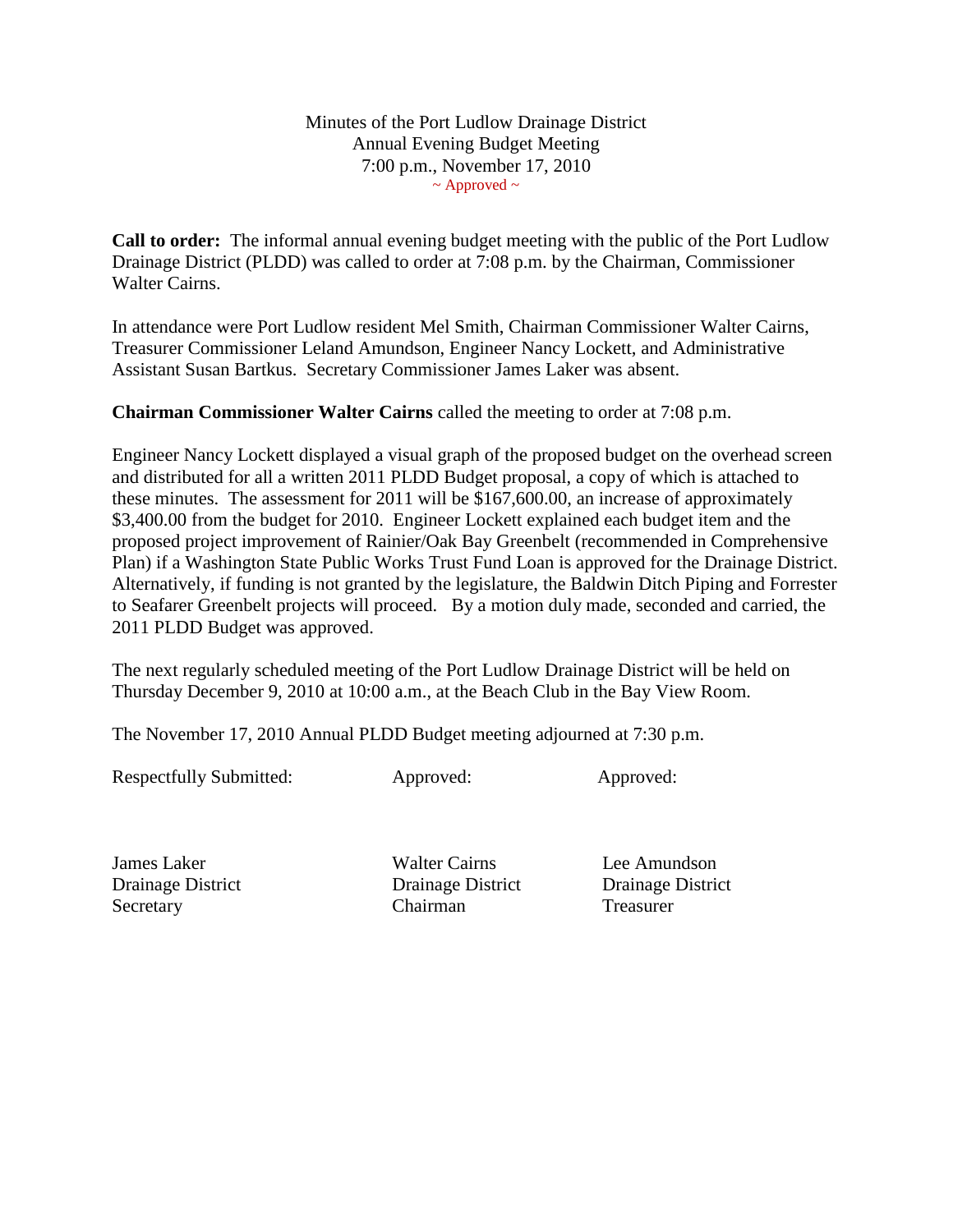## **Revenue Proposed 2011 Budget - Assuming Complete Projects Other Than Rainier - Oak Bay Loan**

PWTF Planning Loan Funds

| <b>Capital Reserve</b>                        | Surplus/Deficit from previous year (estimated)         |    | \$100,000 |       |                           |            |                                |                           |          |                           |                                            |                         |                                                             |                       |                     |                           |         |
|-----------------------------------------------|--------------------------------------------------------|----|-----------|-------|---------------------------|------------|--------------------------------|---------------------------|----------|---------------------------|--------------------------------------------|-------------------------|-------------------------------------------------------------|-----------------------|---------------------|---------------------------|---------|
| <b>Balance Forward</b>                        |                                                        |    | \$107,900 |       |                           |            |                                |                           |          |                           |                                            |                         |                                                             |                       |                     |                           |         |
| Revenue other than assessment                 |                                                        | S  | 38,000    |       |                           |            |                                |                           |          |                           |                                            |                         | 22,063 PWTF Pre-Construction Loan (Design) - carryover 2010 |                       |                     |                           |         |
|                                               | Assessment (amount needed to balance the budget)       |    | \$167,600 | S     |                           |            | 666,400 PWTF Construction Loan |                           |          |                           | 15,937 PWTF Pre-Construction Loan (Design) |                         |                                                             |                       | 47,812.50 drawn 5/1 |                           |         |
| <b>Total Revenue</b><br><b>Total Expenses</b> |                                                        |    | \$313,500 |       |                           |            |                                |                           |          |                           |                                            |                         |                                                             |                       |                     |                           | \$5,763 |
| <b>Expenses</b>                               |                                                        |    |           |       |                           |            |                                |                           |          |                           |                                            |                         |                                                             |                       |                     |                           |         |
|                                               |                                                        |    |           | Total |                           |            | January                        |                           | February |                           | March                                      |                         | April                                                       |                       | May                 |                           | June    |
|                                               | Personnel                                              | S  | 5,800     | \$    |                           |            | 480                            | $\frac{1}{2}$             | 480      | \$                        | 480 \$                                     |                         | 480                                                         | \$                    | 480                 | \$                        | 480     |
| 695001010.5.001                               | Secretary (Sue Bartkus)                                |    |           | \$    | 4,800                     | \$         | 400                            | \$                        | 400      | \$                        | 400                                        | \$                      | 400                                                         | $\boldsymbol{\theta}$ | 400                 | \$                        | 400     |
|                                               | Payroll Taxes                                          |    |           | \$    |                           |            |                                |                           |          |                           |                                            |                         |                                                             |                       |                     |                           |         |
| 695001010.5.001                               | <b>FWH &amp; FICA</b>                                  |    |           | \$    | 367                       |            | 30.60                          |                           | 30.60    |                           | 30.60                                      |                         | 30.60                                                       |                       | 30.60               |                           | 30.60   |
| .002                                          | WA L&I                                                 |    |           | \$    | 596                       |            | 49.68                          |                           | 49.68    |                           | 49.68                                      |                         | 49.68                                                       |                       | 49.68               |                           | 49.68   |
|                                               | <b>Field Expenses</b>                                  | S  | 20,000    | \$    | 19,500                    | $\sqrt{3}$ |                                | \$                        | 3,000    | -\$                       | $\blacksquare$                             | \$                      | 3,000                                                       | \$                    | 3,000               | \$                        |         |
| 695001010.5.001                               | <b>Misc Supplies</b>                                   |    |           | \$    | 1,500                     |            |                                |                           |          |                           |                                            |                         |                                                             |                       |                     |                           |         |
| .003                                          | Drainage Maintenance Operations                        |    |           | \$    | 10,000                    |            |                                | \$                        | 3,000    |                           |                                            |                         |                                                             | \$                    | 3,000               |                           |         |
|                                               | WWTP Ditch Landscape Maintenance                       |    |           |       | 6,000                     |            |                                |                           |          |                           |                                            | \$                      | 3,000                                                       |                       |                     |                           |         |
| 695001010.5.002                               | <b>Temporary Labor</b>                                 |    |           | \$    | 2,000                     |            |                                |                           |          |                           |                                            |                         |                                                             |                       |                     |                           |         |
|                                               | <b>Engineering</b>                                     | S  | 52,000    | \$    | 51,800                    | $\sqrt{3}$ | 1,150                          | $\sqrt[6]{2}$             | 10,150   | \$                        | 15,150                                     | \$                      | 11,150                                                      | \$                    | 1,150               | \$                        | 1,150   |
| 695001010.5.001                               | <b>General District Engineering including Meetings</b> |    |           | \$    | 8,400                     | $\sqrt{3}$ | 700                            | $\overline{\mathbf{3}}$   | 700      | $\sqrt{3}$                | 700 \$                                     |                         | 700                                                         | $\mathfrak{F}$        | 700                 | \$                        | 700     |
| 695001010.5.003                               | Assessment Roll Preparation                            |    |           | \$    | 5,000                     |            |                                |                           |          |                           |                                            |                         |                                                             |                       |                     |                           |         |
| 695001010.5.004                               | Update Comprehensive Plan                              |    |           | \$    | 25,000                    |            |                                | \$                        | 5,000    | \$                        | 10,000                                     | \$                      | 10,000                                                      |                       |                     |                           |         |
| 695001010.5.005                               | <b>Project Review</b>                                  |    |           |       | 3,000                     | $\sqrt{3}$ | 250                            | $\sqrt[6]{\frac{1}{2}}$   | 250      | \$                        | $250$ \$                                   |                         | 250                                                         | \$                    | 250                 | \$                        | 250     |
|                                               | Operation and Maintenance Plan                         |    |           |       | 8,000                     |            |                                | \$                        | 4,000    | \$                        | 4,000                                      |                         |                                                             |                       |                     |                           |         |
| 695001010.5.006                               | <b>Unanticipated Engineering Costs</b>                 |    |           |       | 2,400                     | \$         | 200                            | $\sqrt[6]{\frac{1}{2}}$   | 200      | \$                        | $200$ \$                                   |                         | 200                                                         | \$                    | 200                 | \$                        | 200     |
|                                               | 695001010.5.001 Engineering - Capital Projects         | \$ | 61,000    |       | 61,000                    |            | \$10,000                       | \$                        | 10,000   | $\sqrt{3}$                | 20,000                                     | $\sqrt{3}$              | 17,000                                                      | \$                    | $\blacksquare$      | \$                        |         |
|                                               | Rainier Oak Bay Greenbelt Design                       |    |           |       | 37,000                    |            | $$10,000$ \$                   |                           | 10,000   | $\sqrt[6]{3}$             | $10,000$   \$                              |                         | 7,000                                                       |                       |                     |                           |         |
|                                               | Baldwin Piping Upper and Lower                         |    |           | \$    | 12,000                    |            |                                |                           |          | \$                        | $5,000$ \$                                 |                         | 5,000                                                       |                       |                     |                           |         |
|                                               | Forester to Seafarer Greenbelt Imp                     |    |           | \$    | 12,000                    |            |                                |                           |          | \$                        | $5,000$ \$                                 |                         | 5,000                                                       |                       |                     |                           |         |
|                                               | <b>Commissioners Meeting, Mileage &amp; Expenses</b>   | \$ | 7,900     |       | $7,848$ \$                |            | 654                            | \$                        | 654      | $\sqrt{3}$                | $654$ \$                                   |                         | 654                                                         | -\$                   | 654                 | \$                        | 654     |
| 695001010.5.002                               | <b>Meetings/District Business</b>                      |    |           |       | 7,200                     | । \$       | 600                            | $\overline{\mathfrak{s}}$ | 600      | $\overline{\mathfrak{s}}$ | 600                                        | $\sqrt{3}$              | 600                                                         | $\boldsymbol{\theta}$ | 600                 | $\boldsymbol{\mathsf{S}}$ | 600     |
| 695001010.5.001                               | Mileage/Travel Expense                                 |    |           | \$    | 648                       | $\sqrt{3}$ | 54                             | $\sqrt[6]{\frac{1}{2}}$   | 54       | $\sqrt{3}$                |                                            |                         | 54                                                          | $\mathfrak{F}$        | 54                  | \$                        | 54      |
|                                               | Miscellaneous/Office Expenses                          |    | 9,600     |       | $9,570$   $\overline{\$}$ |            | $902$ \$                       |                           | 702      | \$                        | 702 \$                                     |                         | 1,002                                                       | - \$                  | 702                 | \$                        | 702     |
| 695001010.5.001                               | Rent                                                   |    |           |       | 2,600                     |            | 216.66                         |                           | 216.66   |                           | 216.66                                     |                         | 216.66                                                      |                       | 216.66              |                           | 216.6   |
| 695001010.5.001                               | Postage/Mailings                                       |    |           |       | 400                       | $\sqrt{3}$ | 100                            |                           |          |                           |                                            | $\frac{1}{2}$           | 100                                                         |                       |                     |                           |         |
| 695001010.5.000                               | <b>Public Notices/Leader</b>                           |    |           |       | 1,200                     | ⊺\$        | 100                            | $\sqrt[6]{\frac{1}{2}}$   | 100      | \$                        | 100                                        | $\sqrt[6]{\frac{1}{2}}$ | 100                                                         | $\boldsymbol{\theta}$ | 100                 | \$                        | 100     |
| 695001010.5.002                               | Supplies                                               |    |           |       | 600                       | \$         | 100                            |                           |          |                           |                                            | $\sqrt{2}$              | 200                                                         |                       |                     |                           |         |
| 695001010.5.000                               | Insurance                                              |    |           |       | $3,300$ \$                |            | 275                            | \$                        | 275      | \$                        | $275$ \$                                   |                         | 275                                                         | $\sqrt{3}$            | 275                 | \$                        | 275     |
| 695001010.5.000                               | Web Site renewal & update                              |    |           | \$    | $1,470$ \$                |            | 110S                           |                           | 110      | \$                        | $110$ \ \$                                 |                         | 110                                                         | (€                    | $110$ \$            |                           | 110     |
|                                               |                                                        |    |           |       |                           |            |                                |                           |          |                           |                                            |                         |                                                             |                       |                     |                           |         |
|                                               | Assessments/County Fees/Elections                      |    | 9,000     | \$    | $9,000$ \$                |            |                                | \$                        |          | $\sqrt[6]{\frac{1}{2}}$   | $\blacksquare$                             | \$                      | $\blacksquare$                                              | \$                    | $\blacksquare$      | \$                        |         |
| 695001010.5.001                               | Jefferson County Fee for collecting Assessement        |    |           |       | 1,500                     | $\sqrt{3}$ | $\blacksquare$                 |                           |          |                           |                                            |                         |                                                             |                       |                     |                           |         |
| 695001010.5.002                               | Election Cost - Jefferson County                       |    |           | \$    | 7,500                     |            |                                |                           |          | \$                        | $\blacksquare$                             |                         |                                                             |                       |                     |                           |         |
|                                               |                                                        |    |           |       |                           |            |                                |                           |          |                           |                                            |                         |                                                             |                       |                     |                           |         |
|                                               |                                                        |    |           |       |                           |            |                                |                           |          |                           |                                            |                         |                                                             |                       |                     |                           |         |

**8 22,063** PWTF Pre-Construction Loan (Design) - carryover 2010<br>**\$ 15,937** PWTF Pre-Construction Loan (Design) 47,812.50 drawn 5/13/2009 \$ 15,937 PWTF Pre-Construction Loan (Design)

| пуреносэ             |                                                        |      |        |            |                |            |                |          |                   |               |                         |                   |            |                  |                        |                       |                  |        |          |                       |               |                  |             |               |                 |
|----------------------|--------------------------------------------------------|------|--------|------------|----------------|------------|----------------|----------|-------------------|---------------|-------------------------|-------------------|------------|------------------|------------------------|-----------------------|------------------|--------|----------|-----------------------|---------------|------------------|-------------|---------------|-----------------|
|                      | Personnel                                              |      | 5,800  | Total<br>S | $5,763$ \$     | January    | $480$ \$       | February | $480$ \$          | March         | 480 \$                  | April<br>$480$ \$ |            | Mav<br>480       | June<br>$\frac{1}{2}$  | 480 \$                | July<br>480 \$   | August | 480 \$   | September<br>480      | $\sqrt[6]{2}$ | October<br>480 S | November    | $480$ \$      | December<br>480 |
|                      |                                                        |      |        |            |                |            |                |          |                   |               |                         |                   |            |                  |                        |                       |                  |        |          |                       |               |                  |             |               |                 |
| 695001010.5.001      | Secretary (Sue Bartkus)                                |      |        |            | 4,800          | l \$       | $400$ \$       |          | $400$ \$          |               | $400  $ \$              | $400$ \ \$        |            | 400              | \$                     | 400 S                 | $400$ \$         |        | $400$ \$ | 400 S                 |               | $400$ \$         |             | $400$ \$      | 400             |
|                      | Payroll Taxes                                          |      |        |            |                |            |                |          |                   |               |                         |                   |            |                  |                        |                       |                  |        |          |                       |               |                  |             |               |                 |
| 695001010.5.001      | <b>FWH &amp; FICA</b>                                  |      |        |            | 367            |            | 30.60          |          | 30.60             | 30.60         |                         | 30.60             |            | 30.60            | 30.60                  |                       | 30.60            | 30.60  |          | 30.60                 |               | 30.60            | 30.60       |               | 30.60           |
| .002                 | WA L&I                                                 |      |        |            | 596            |            | 49.68          |          | 49.68             | 49.68         |                         | 49.68             |            | 49.68            | 49.68                  |                       | 49.68            | 49.68  |          | 49.68                 |               | 49.68            | 49.68       |               | 49.68           |
|                      |                                                        |      |        |            |                |            |                |          |                   |               |                         |                   |            |                  |                        |                       |                  |        |          |                       |               |                  |             |               |                 |
|                      | <b>Field Expenses</b>                                  | S    | 20,000 |            | 19,500         | IS.        |                | \$.      | 3,000<br>l S      |               |                         | 3,000             | \$         | 3,000            | \$                     |                       | $$5,000$ \$      | 2,500  |          | - \$                  | \$            | 3,000<br>\$      |             | \$            |                 |
| 695001010.5.001      | <b>Misc Supplies</b>                                   |      |        |            | 1,500          |            |                |          |                   |               |                         |                   |            |                  |                        | $\mathsf{\$}$         | $1,000$ \$       |        | 500      |                       |               |                  |             |               |                 |
| .003                 | Drainage Maintenance Operations                        |      |        |            | 10,000         |            |                | \$       | 3,000             |               |                         |                   | \$         | 3,000            |                        |                       | \$3,000          |        | 1000     |                       |               |                  |             |               |                 |
|                      | WWTP Ditch Landscape Maintenance                       |      |        |            | 6,000          |            |                |          |                   |               | \$                      | 3,000             |            |                  |                        |                       |                  |        |          |                       | \$            | 3,000            |             |               |                 |
| 695001010.5.002      | <b>Temporary Labor</b>                                 |      |        |            | 2,000          |            |                |          |                   |               |                         |                   |            |                  |                        |                       | $$1,000$ \$      | 1,000  |          |                       |               |                  |             |               |                 |
|                      |                                                        |      |        |            |                |            |                |          |                   |               |                         |                   |            |                  |                        |                       |                  |        |          |                       |               |                  |             |               |                 |
|                      | <b>Engineering</b>                                     |      | 52,000 |            | 51,800         | \$         | $1,150$ \$     |          | $10,150$ \$       | $15,150$ \ \$ |                         | 11,150            | \$         | 1,150            | $$1,150$ \ \$          |                       | $1,150$ \$       | 1,150  |          | 1,150<br>  \$         | \$            | 2,150<br>\$      | 3,150       | -\$           | 3,150           |
| 001. £.001010. 69500 | <b>General District Engineering including Meetings</b> |      |        |            | 8,400          | $\sqrt{3}$ | $700$ \$       |          | 700<br>$\sqrt{3}$ |               | 700 \$                  | 700               |            | 700              | $\mathfrak{L}$         | 700<br>\$             | 700 \$           |        | 700      | 700<br>-\$            | \$            | 700              | 700<br>\$   | \$            | 700             |
| 695001010.5.003      | Assessment Roll Preparation                            |      |        |            | 5,000          |            |                |          |                   |               |                         |                   |            |                  |                        |                       |                  |        |          |                       | \$            | 1,000<br>\$      | 2,000       | -\$           | 2,000           |
| 695001010.5.004      | Update Comprehensive Plan                              |      |        |            | 25,000         |            |                | \$.      | 5,000<br>- \$     | 10,000        | $\sqrt{3}$              | 10,000            |            |                  |                        |                       |                  |        |          |                       |               |                  |             |               |                 |
| 695001010.5.005      | <b>Project Review</b>                                  |      |        |            | 3,000          | \$         | $250$ \$       |          | 250               | 250           | $\sqrt[6]{2}$           | 250               |            | 250              | \$                     | 250<br>-\$            | $250$ \$         |        | 250      | 250<br>∣\$            | \$            | 250              | 250<br>\$.  | - \$          | 250             |
|                      | Operation and Maintenance Plan                         |      |        |            | 8,000          |            |                |          | 4,000<br>- \$     | 4,000         |                         |                   |            |                  |                        |                       |                  |        |          |                       |               |                  |             |               |                 |
| 695001010.5.006      | <b>Unanticipated Engineering Costs</b>                 |      |        |            | 2,400          | l \$       | $200$ \$       |          | 200<br>- \$       |               | 200<br>$\sqrt{3}$       | 200               | - \$       | $\overline{200}$ | \$                     | 200<br>\$             | $200$ \$         |        | $200$ \$ | 200                   | \$            | 200<br>\$        | 200         | l \$          | 200             |
|                      |                                                        |      |        |            |                |            |                |          |                   |               |                         |                   |            |                  |                        |                       |                  |        |          |                       |               |                  |             |               |                 |
|                      | 695001010.5.001 Engineering - Capital Projects         | S.   | 61,000 |            | 61,000         |            | $$10,000$ \ \$ |          | 10,000<br>-S      | 20,000        | \$                      | 17,000            | -\$        |                  | \$<br>$\sim$           | \$                    |                  |        |          | 4,000<br>\$           | \$            |                  |             | -S            |                 |
|                      | Rainier Oak Bay Greenbelt Design                       |      |        |            | 37,000         |            | $$10,000$ \ \$ |          | 10,000<br>l \$    | 10,000        | \$                      | 7,000             |            |                  |                        |                       |                  |        |          |                       |               |                  |             |               |                 |
|                      | Baldwin Piping Upper and Lower                         |      |        |            | 12,000         |            |                |          | S                 | 5,000         | \$                      | 5,000             |            |                  |                        |                       |                  |        |          | 2,000<br>\$           |               |                  |             |               |                 |
|                      | Forester to Seafarer Greenbelt Imp                     |      |        |            | 12,000         |            |                |          |                   | 5,000         | \$                      | 5,000             |            |                  |                        |                       |                  |        |          | 2,000<br>\$           |               |                  |             |               |                 |
|                      |                                                        |      |        |            |                |            |                |          |                   |               |                         |                   |            |                  |                        |                       |                  |        |          |                       |               |                  |             |               |                 |
|                      | <b>Commissioners Meeting, Mileage &amp; Expenses</b>   | - \$ | 7,900  |            | $7,848$ \ \ \$ |            | 654 \$         |          | 654 \$            |               | $654$ \$                | 654               |            | 654              | \$                     | 654                   | 654 \$           |        | 654      | 654<br>  \$           | \$            | 654<br>\$        | 654         | l \$          | 654             |
| 695001010.{.002      | Meetings/District Business                             |      |        |            | 7,200          | <b>S</b>   | $600$ \$       |          | 600<br><b>S</b>   | 600           | $\sqrt[6]{\frac{1}{2}}$ | 600               |            | 600              | \$                     | 600                   | $600$ \$         |        | 600      | 600<br>$\sqrt{3}$     | \$            | 600<br>\$        | 600         | $\sqrt[6]{3}$ | 600             |
| 695001010.5.001      | Mileage/Travel Expense                                 |      |        |            | 648            | l \$       |                |          | $54$ \ $$$        |               | $54$ \ $\sqrt$          | 54                | -\$        | $\overline{54}$  | \$                     | $\overline{54}$<br>\$ | $54$ \ $\sqrt$$  |        | 54       | $\overline{54}$<br>\$ | \$            | 54<br>\$.        |             | 54<br>\$      | 54              |
|                      |                                                        |      |        |            |                |            |                |          |                   |               |                         |                   |            |                  |                        |                       |                  |        |          |                       |               |                  |             |               |                 |
|                      | Miscellaneous/Office Expenses                          |      | 9,600  |            | $9,570$   \$   |            | $902$ \$       |          | 702 \$            |               | $702$ \$                | 1,002             | - 5        | 702              | \$                     | 702 \$                | $1,152$ \$       |        | 702      | 702<br>l \$           | \$            | 902              | \$.         | $702$ \$      | 702             |
| 695001010.£.001      | Rent                                                   |      |        |            | 2,600          |            | 216.66         |          | 216.66            | 216.66        |                         | 216.66            |            | 216.66           | 216.66                 |                       | 216.66           | 216.66 |          | 216.66                |               | 216.66           | 216.66      |               | 216.79          |
| 695001010.5.001      | Postage/Mailings                                       |      |        |            | 400            | l \$       | 100            |          |                   |               | S.                      | 100               |            |                  |                        | \$                    | 100              |        |          |                       | \$            | 100              |             |               |                 |
| 695001010.5.000      | <b>Public Notices/Leader</b>                           |      |        |            | 1,200          | l \$       | $100$ \$       |          | $100$ \$          | 100           | \$                      | 100               |            | 100              | \$                     | 100<br>\$             | $100$ \$         |        | 100      | 100<br>  \$           | \$            | 100              |             | $100$ \$      | 100             |
| 695001010.5.002      | Supplies                                               |      |        |            | 600            | l \$       | 100            |          |                   |               |                         | $\overline{200}$  |            |                  |                        |                       | $\overline{200}$ |        |          |                       |               | 100              |             |               |                 |
| 695001010.5.000      | Insurance                                              |      |        |            | 3,300          | l \$       | $275$ \$       |          | $275$ \$          |               | $275$ \$                | 275               | $\sqrt{3}$ | $275$ \$         |                        | 275<br>\$             | $275$ \$         |        | $275$ \$ | 275                   | \$            | 275<br>\$        |             | $275$ \$      | 275             |
| 695001010.5.000      | Web Site renewal & update                              |      |        |            | $1,470$ \$     |            | $110$ \$       |          | 110S              |               | 110S                    | $110$ \$          |            |                  | $110$ \$ 110 \$        |                       | $260$ \$         |        | $110$ \$ | 110S                  |               | $110$ \$         |             | $110$ \$      | 110             |
|                      |                                                        |      |        |            |                |            |                |          |                   |               |                         |                   |            |                  |                        |                       |                  |        |          |                       |               |                  |             |               |                 |
|                      |                                                        |      |        |            |                |            |                |          |                   |               |                         |                   |            |                  |                        |                       |                  |        |          |                       |               |                  |             |               |                 |
|                      | Assessments/County Fees/Elections                      |      | 9,000  |            | $9,000$ \$     |            |                | \$       | $\mathfrak{L}$    |               | \$                      |                   | \$         |                  | $\mathbb{S}$<br>$\sim$ | \$                    |                  | \$     |          | $\sqrt[6]{2}$         | \$            |                  | \$          | $7,500$ \$    | 1,500           |
| 695001010.5.001      | Jefferson County Fee for collecting Assessement        |      |        |            | $1,500$ \$     |            |                |          |                   |               |                         |                   |            |                  |                        |                       |                  |        |          |                       |               |                  |             | \$            | 1,500           |
| 695001010.5.002      | Election Cost - Jefferson County                       |      |        |            | 7,500          |            |                |          | \$                | $\sim$        |                         |                   |            |                  |                        |                       |                  |        |          |                       |               |                  | 7,500<br>\$ |               |                 |
|                      |                                                        |      |        |            |                |            |                |          |                   |               |                         |                   |            |                  |                        |                       |                  |        |          |                       |               |                  |             |               |                 |
|                      |                                                        |      |        |            |                |            |                |          |                   |               |                         |                   |            |                  |                        |                       |                  |        |          |                       |               |                  |             |               |                 |
|                      |                                                        | \$   | 52,000 |            |                |            |                | \$.      | \$                |               | \$                      |                   |            |                  | \$<br>$\sim$           |                       | $$12,192$ \ \$   |        |          | \$                    | \$            |                  | \$          |               | 39,000          |
|                      | Replace Reserve moneys                                 |      |        | \$         | 38,000         |            |                |          |                   |               |                         |                   |            |                  |                        |                       |                  |        |          |                       |               |                  |             | \$            | 39,000          |
|                      |                                                        |      |        |            |                |            |                |          |                   |               |                         |                   |            |                  |                        |                       |                  |        |          |                       |               |                  |             |               |                 |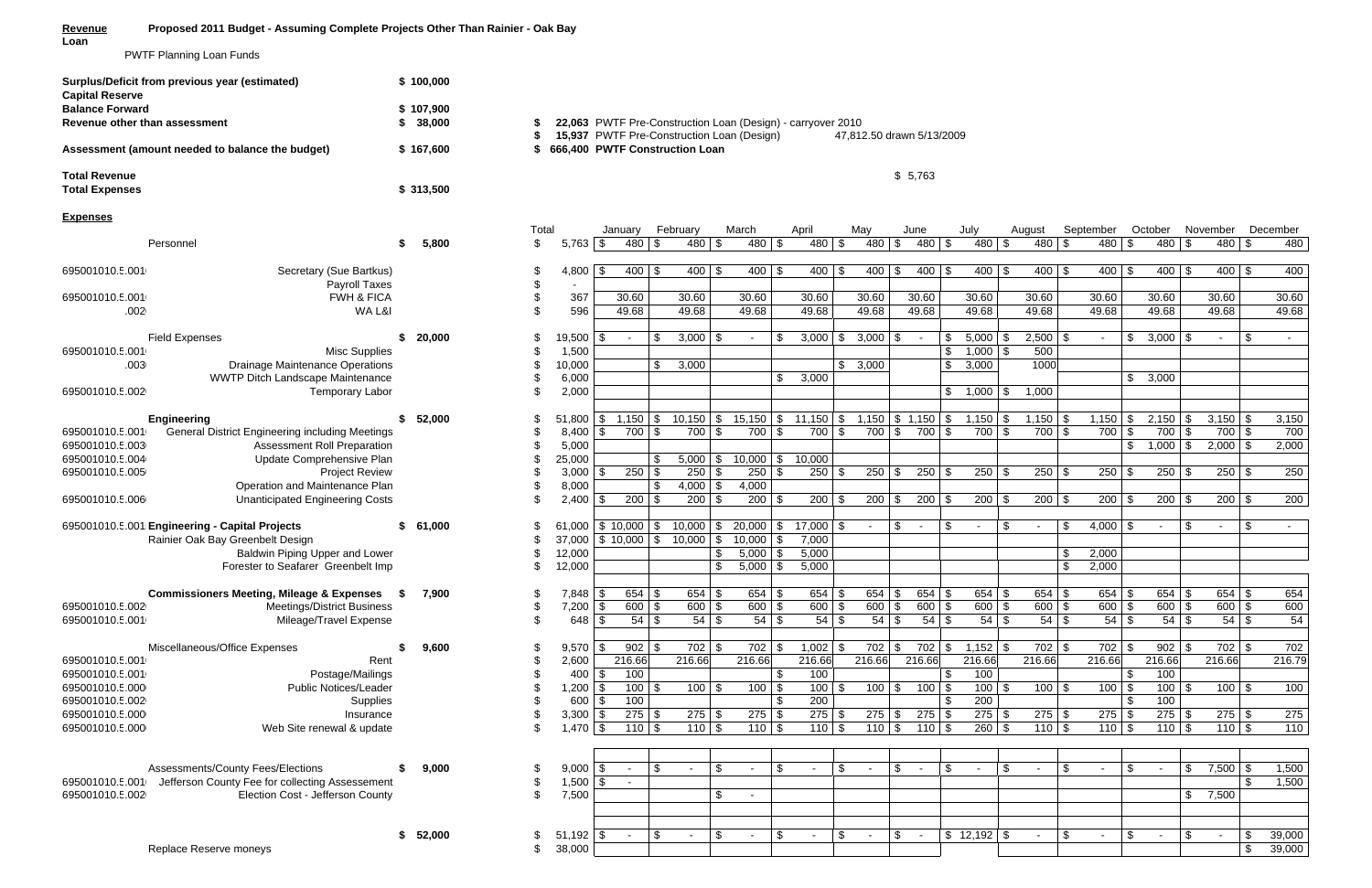| Loan Repayment - Rainier Oak Bay Design                               |           |          |                          | 12,192       |                |          |                       |             |             |                |                  | \$12,192                      |                                                                                 |                          |            |                             |                      |             |          |
|-----------------------------------------------------------------------|-----------|----------|--------------------------|--------------|----------------|----------|-----------------------|-------------|-------------|----------------|------------------|-------------------------------|---------------------------------------------------------------------------------|--------------------------|------------|-----------------------------|----------------------|-------------|----------|
|                                                                       |           |          |                          |              |                |          |                       |             |             |                |                  |                               |                                                                                 |                          |            |                             |                      |             |          |
|                                                                       |           |          |                          |              |                |          |                       |             |             |                |                  |                               |                                                                                 |                          |            |                             |                      |             |          |
| <b>Professional Services</b>                                          | 6,300     |          |                          | $6,300$ \ \$ | $525$ \$       | $525$ \$ |                       | 525<br>\$   | $525$ \$    | 525            | 525<br>- \$      | $525$ \$                      | $525$ \$                                                                        |                          | 525        | $525$ \$                    |                      | 525<br>∣\$. | 525      |
| 695001010.5.010<br>Legal                                              |           |          |                          | $3,300$ \$   | $275$ \$       |          |                       | 275<br>- \$ | $275$ \$    | 275            | $275$ \$<br>-\$  | $275$ \$                      | $275$ \$                                                                        |                          | 275        | $275$ \$                    |                      | $275$ \$    | 275      |
| 695001010.5.015<br>Clerk - Ginger Brown                               |           |          |                          | $3,000$ \$   | $250$ \$       |          |                       | 250<br>- \$ |             | 250            | $250$ \$<br>l \$ | $250$ \$                      | $250$ \$                                                                        |                          | 250        | $250$ \$                    |                      | 250<br>l \$ | 250      |
|                                                                       |           |          |                          |              |                |          |                       |             |             |                |                  |                               |                                                                                 |                          |            |                             |                      |             |          |
| 695001010.5.000 Capital Improvement Plan<br><b>Construction Costs</b> | \$75,000  |          | \$.                      | 75,000 \$    |                | $\sim$   | - \$<br>$\sim$        | -S          | $\sim$      | - \$<br>$\sim$ | \$<br>$\sim$     | $$50,000$ \ \$                | $25,000$ \$                                                                     | $\overline{\phantom{a}}$ | \$         | $\blacksquare$              | S<br>$\sim$          |             |          |
| 695001010.5.002<br>Baldwin Ditch Piping (Upper and Lower)             |           |          |                          | 50,000       |                |          |                       |             |             |                |                  | \$25,000                      | 25,000<br>\$                                                                    |                          |            |                             |                      |             |          |
| Forester to Seafarer Greenbelt Imp                                    |           |          |                          | 25,000       |                |          |                       |             |             |                |                  | \$25,000                      |                                                                                 |                          |            |                             |                      |             |          |
|                                                                       |           |          |                          |              |                |          |                       |             |             |                |                  |                               |                                                                                 |                          |            |                             |                      |             |          |
|                                                                       |           |          |                          |              |                |          |                       |             |             |                |                  |                               |                                                                                 |                          |            |                             |                      |             |          |
| <b>Subtotal</b>                                                       | \$298,600 |          | \$ 296,974<br>\$ 296,974 |              |                |          |                       |             |             |                |                  |                               | \$13,711 \$ 25,511 \$ 37,511 \$ 33,811 \$ 6,511 \$ 3,511 \$ 71,153 \$ 31,011 \$ |                          |            | 7,511 \$ 7,711 \$ 13,011 \$ |                      |             | 46,011   |
|                                                                       |           |          |                          |              |                |          |                       |             |             |                |                  |                               |                                                                                 |                          |            |                             |                      |             |          |
|                                                                       |           | \$14,930 |                          |              |                |          |                       |             |             |                |                  |                               |                                                                                 |                          |            |                             |                      |             |          |
| Budget Adju: 2007 Contingency (5%)                                    | \$14,900  | \$14,849 |                          |              | 685.55         | 1,275.55 | 1,875.55              |             | 1,690.55    | 325.55         | 175.55           | 3,557.66                      | 1,550.55                                                                        | 375.55                   |            | 385.55                      | 650.55               |             | 2,300.55 |
|                                                                       |           |          |                          |              |                |          |                       |             |             |                |                  |                               |                                                                                 |                          |            |                             |                      |             |          |
| <b>Total</b>                                                          | \$313,500 |          |                          |              | $$14,396$ \ \$ |          | $26,786$ \$ 39,386 \$ |             | $35,501$ \$ |                |                  | $6,836$ \$ 3,686 \$ 74,711 \$ | $32,561$ $\sqrt{ }$                                                             |                          | $7,886$ \$ |                             | $8,096$ \$ 13,661 \$ |             | 48,312   |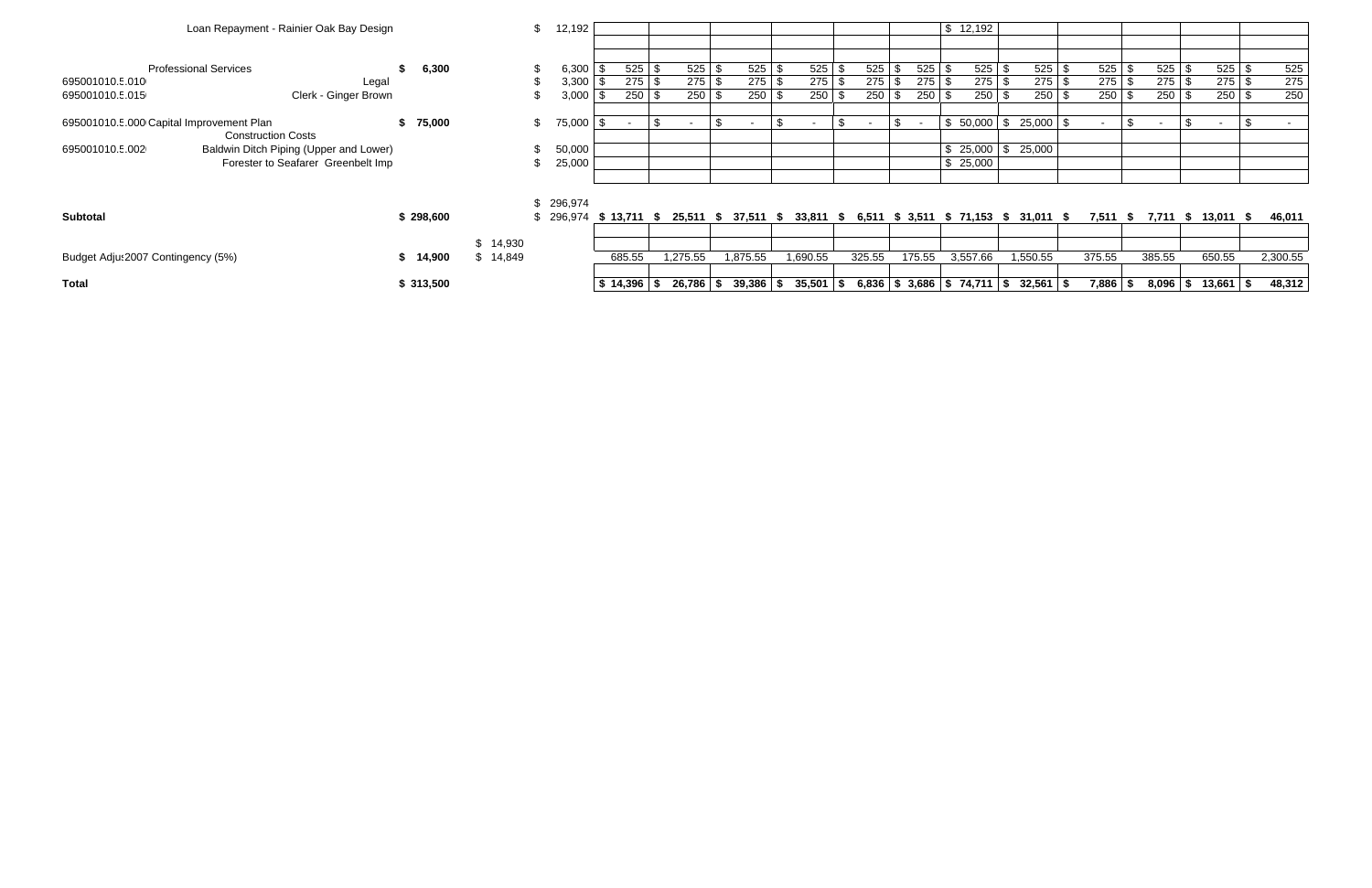## **RevenueProposed 2011 Budget - Assuming Rainier-Oak Bay Greenbelt Construction**

**Loan**

PWTF Planning Loan Funds

| Surplus/Deficit from previous year (estimated)<br><b>Capital Reserve</b> | \$100,000    |
|--------------------------------------------------------------------------|--------------|
| <b>Balance Forward</b>                                                   | \$107,900    |
| Revenue other than assessment                                            | \$704,500    |
| Assessment (amount needed to balance the budget)                         | \$167,600    |
| <b>Total Revenue</b>                                                     |              |
| <b>Total Expenses</b>                                                    | 980,000<br>S |

**8 22,163** PWTF Pre-Construction Loan (Design) - carried over from 2010<br>**\$ 15,937** PWTF Pre-Construction Loan (Design) 47,812.50 drawn 5/13/2009 \$ 15,937 PWTF Pre-Construction Loan (Design)

**Assessment (amount needed to balance the budget) 167,600 \$ 666,400 \$ PWTF Construction Loan** 

**Expenses**

|                 |                                                        |     |           | Total |             | January              |                | February                | March           | April               | May          |                   | June           | July              | August               |          | September    |          | October  |      |          | November December    |                 |
|-----------------|--------------------------------------------------------|-----|-----------|-------|-------------|----------------------|----------------|-------------------------|-----------------|---------------------|--------------|-------------------|----------------|-------------------|----------------------|----------|--------------|----------|----------|------|----------|----------------------|-----------------|
|                 | Personnel                                              | \$. | 5,800     | \$    | $5,763$ \$  |                      | $480$ \$       | $480$ \$                | 480 \$          | 480 \$              |              | 480S              | $480$ \$       | $480 - $$         |                      | $480$ \$ | 480 \$       |          | 480 \$   |      | $480$ \$ | 480                  |                 |
|                 |                                                        |     |           |       |             |                      |                |                         |                 |                     |              |                   |                |                   |                      |          |              |          |          |      |          |                      |                 |
| 695001010.5.001 | Secretary (Sue Bartkus)<br>Payroll Taxes               |     |           |       | 4,800       |                      | $400$ \ \$     | $400$ \$                | $400$ \$        | $400$ \$            |              | $400 \, \text{S}$ | 400 S          | $400 \, \text{S}$ |                      | 400 \$   | $400$ \$     |          | $400$ \$ |      | $400$ \$ | 400                  |                 |
| 695001010.5.001 | <b>FWH &amp; FICA</b>                                  |     |           |       | 367         | 30.60                |                | 30.60                   | 30.60           | 30.60               | 30.60        |                   | 30.60          | 30.60             | 30.60                |          | 30.60        |          | 30.60    |      | 30.60    | 30.60                |                 |
| .002(           | WA L&I                                                 |     |           |       | 596         | 49.68                |                | 49.68                   | 49.68           | 49.68               | 49.68        |                   | 49.68          | 49.68             | 49.68                |          | 49.68        |          | 49.68    |      | 49.68    | 49.68                |                 |
|                 |                                                        |     |           |       |             |                      |                |                         |                 |                     |              |                   |                |                   |                      |          |              |          |          |      |          |                      |                 |
|                 | <b>Field Expenses</b>                                  | s.  | 20,000    |       | 19,500      | $\sim$               | \$.            | 3,000<br>l \$           |                 | 3,000<br>S.         | 3,000<br>\$  | l \$              | l \$<br>$\sim$ | 5,000             | 2,500<br>\$          | - \$     | $\sim$       |          | 3,000    | - \$ |          | \$<br>$\sim$ $-$     |                 |
| 695001010.5.001 | <b>Misc Supplies</b>                                   |     |           |       | 1,500       |                      |                |                         |                 |                     |              |                   | \$             | 1,000             | 500<br>\$            |          |              |          |          |      |          |                      |                 |
| .003(           | Drainage Maintenance Operations                        |     |           |       | 10,000      |                      | \$             | 3,000                   |                 |                     | \$3,000      |                   | \$             | 3,000             | 1000                 |          |              |          |          |      |          |                      |                 |
|                 | WWTP Ditch Landscape Maintenance                       |     |           |       | 6,000       |                      |                |                         |                 | 3,000<br>\$         |              |                   |                |                   |                      |          |              | \$       | 3,000    |      |          |                      |                 |
| 695001010.5.002 | <b>Temporary Labor</b>                                 |     |           |       | 2,000       |                      |                |                         |                 |                     |              |                   | \$             | 1,000             | 1,000<br>\$          |          |              |          |          |      |          |                      |                 |
|                 | Engineering                                            |     | \$21,000  |       | 20,600      | 1,300<br>\$          | -\$            | $1,300$ \$              | $1,300$ \$      | 1,300               | 1,300<br>\$  |                   | $$1,300$ \\$   | 1,300             | 1,300<br>\$          |          | 1,300<br>\$  |          | 2,300    | -\$  | 3,300    | \$3,300              |                 |
| 695001010.5.001 | <b>General District Engineering including Meetings</b> |     |           |       | 8,400       | 700<br>\$            | \$             | 700 \$                  | 700 \$          | 700                 | \$           | 700 \$            | 700 \$         | 700               | 700<br>\$            |          | \$<br>700    | \$       | 700      | - \$ | 700      | \$<br>700            |                 |
| 695001010.5.003 | Assessment Roll Preparation                            |     |           |       | 5,000       |                      |                |                         |                 |                     |              |                   |                |                   |                      |          |              |          | 1,000    | -\$  | 2,000    | $\frac{1}{2}$ ,000   |                 |
| 695001010.5.004 | Update Comprehensive Plan                              |     |           |       |             |                      | ß.             | \$                      |                 | \$                  |              |                   |                |                   |                      |          |              |          |          |      |          |                      |                 |
| 695001010.5.005 | <b>Project Review</b>                                  |     |           |       | 3,000       | 400<br>\$            | \$             | 400<br>l \$             | $400$ \$        | 400                 | 400          | - \$              | 400 \$         | 400               | \$<br>400            | -\$      | 400          | \$       | 400      | - \$ | 400      | 400<br>l \$          |                 |
|                 | Operations and Maintenance Plan                        |     |           |       |             |                      | $\mathfrak{L}$ | $\sqrt[6]{3}$<br>$\sim$ | $\sim$          |                     |              |                   |                |                   |                      |          |              |          |          |      |          |                      |                 |
| 695001010.5.006 | <b>Unanticipated Engineering Costs</b>                 |     |           |       | 2,400       | 200<br>\$            | \$             | $200$ \$                | $200$ \$        | 200                 | 200          | l \$              | $200$ \$       | 200               | \$                   | $200$ \$ | 200          | \$       | 200      | l S  | $200$ \$ | 200                  |                 |
|                 | 695001010.5.001 Engineering - Capital Projects         | s.  | 91,000    |       | 91,000      | \$10,000             | \$             | 10,000                  | 10,000          | 7,000<br>$\sqrt{3}$ | \$           | \$                | \$             | 15,000            | 15,000<br>\$         |          | 12,000<br>\$ | \$       | 12,000   | ∣\$  |          | \$                   |                 |
|                 | Rainier/Oak Bay Greenbelt Design                       |     |           |       | 37,000      | $\frac{1}{2}$ 10,000 | \$             | 10,000<br>  \$          | $10,000$ \$     | 7,000               |              |                   |                |                   |                      |          |              |          |          |      |          |                      |                 |
|                 | Rainier/Oak Bay Greenbelt CM                           |     |           | \$    | 54,000      |                      |                |                         |                 |                     |              |                   | \$             | 15,000            | \$<br>15,000         | l \$     | 12,000       | \$       | 12,000   |      |          |                      |                 |
|                 |                                                        |     |           |       |             |                      |                |                         |                 |                     |              |                   |                |                   |                      |          |              |          |          |      |          |                      |                 |
|                 |                                                        |     |           |       |             |                      |                |                         |                 |                     |              |                   |                |                   |                      |          |              |          |          |      |          |                      |                 |
|                 | <b>Commissioners Meeting, Mileage &amp; Expenses</b>   | S.  | 7,900     |       | 7,848       | 654                  | - \$           | $654$ \$                | 654 \$          | 654                 | 654          |                   | 654 \$         | 654               | \$                   | $654$ \$ | 654          |          | 654      |      | 654      | 654<br>\$            |                 |
| 695001010.5.002 | <b>Meetings/District Business</b>                      |     |           |       | 7,200       | 600<br>\$            | \$             | $600$ \$                | 600 \$          | 600                 | 600          |                   | 600<br>l \$    | 600               | 600<br>$\frac{1}{2}$ | \$       | 600          |          | 600      |      | 600      | 600<br>\$            |                 |
| 695001010.5.001 | Mileage/Travel Expense                                 |     |           |       | 648         |                      | 54<br>\$       | $54$ \ \$               | $54$ \ $\sqrt$$ | 54                  |              | $54$ \ \$         |                | 54                | $\mathfrak{S}$       |          | 54           | \$       | 54       | - \$ | 54       | \$                   | $\overline{54}$ |
|                 | Miscellaneous/Office Expenses                          | 5   | 9,600     |       | 9,570       | 902                  | -\$            | $702$ \$                | 702 \$          | 1,002               |              | $702$ \$          | 702 \$         | 1,152             | \$                   | 702 \$   | 702          | <b>S</b> | 902      | l S  | $702$ \$ | 702                  |                 |
| 695001010.5.001 | Rent                                                   |     |           |       | 2,600       | 216.66               |                | 216.66                  | 216.66          | 216.66              | 216.66       |                   | 216.66         | 216.66            | 216.66               |          | 216.66       |          | 216.66   |      | 216.66   | 216.79               |                 |
| 695001010.5.001 | Postage/Mailings                                       |     |           |       | 400         | 100<br>\$            |                |                         |                 | 100                 |              |                   | l \$           | 100               |                      |          |              |          | 100      |      |          |                      |                 |
| 695001010.5.000 | <b>Public Notices/Leader</b>                           |     |           |       | 1,200       | 100<br>\$            | -S             | $100$ \$                | $100$ \$        | 100                 |              | $100$ \$          | $100$ \$       | 100               | \$                   | $100$ \$ | 100          | \$       | 100      |      | 100      | 100<br>l \$          |                 |
| 695001010.5.002 | Supplies                                               |     |           |       | 600         | 100<br>\$            |                |                         |                 | 200<br>\$           |              |                   | \$             | 200               |                      |          |              |          | 100      |      |          |                      |                 |
| 695001010.5.000 | Insurance                                              |     |           |       | 3,300       | 275<br>\$            | - \$           | $275$ \$                | $275$ \$        | 275                 | 275          | l \$              | 275<br>  \$    | 275               | \$                   | $275$ \$ | 275          |          | 275      |      | 275      | 275<br>\$            |                 |
| 695001010.5.000 | Web Site renewal & update                              |     |           |       | 1,470       | \$                   | 110S           | 110S                    | 110S            | $110$ \$            |              | 110S              | 110S           | $260 - $$         |                      | $110$ \$ | $110$ \$     |          | 110S     |      | 110S     | 110                  |                 |
|                 |                                                        |     |           |       |             |                      |                |                         |                 |                     |              |                   |                |                   |                      |          |              |          |          |      |          |                      |                 |
|                 | Assessments/County Fees/Elections                      | S   | 9,000     |       | $9,000$ \$  | $\sim$               | \$             | \$                      |                 | -\$<br>$\sim$       | $\sim$       | \$                | l \$<br>$\sim$ | $\sim$            | \$<br>$\sim$         | -\$      | $\sim$       | \$       |          |      |          | $7,500$ \$ 1,500     |                 |
| 695001010.5.001 | Jefferson County Fee for collecting Assessement        |     |           |       | 1,500       | $\mathbb{S}$         |                |                         |                 |                     |              |                   |                |                   |                      |          |              |          |          |      |          | $\frac{1}{2}$ 1,500  |                 |
| 695001010.5.002 | Election Cost - Jefferson County                       |     |           | \$    | 7,500       |                      |                |                         |                 |                     |              |                   |                |                   |                      |          |              |          |          | \$   | 7,500    |                      |                 |
|                 |                                                        |     |           |       |             |                      |                |                         |                 |                     |              |                   |                |                   |                      |          |              |          |          |      |          |                      |                 |
|                 |                                                        |     | \$ 13,000 | \$    | $12,192$ \$ | $\sim$ $-$           | -\$            | ∣\$.<br>$\sim$          |                 | l \$<br>$\sim$      | \$<br>$\sim$ | \$                | \$<br>$\sim$   | $12,192$ \$       | $\sim$               |          | \$<br>$\sim$ | \$       |          | -\$  | $\sim$   | \$<br>$\sim$ $ \sim$ |                 |
|                 | Replace Reserve moneys                                 |     |           |       |             |                      |                |                         |                 |                     |              |                   |                |                   |                      |          |              |          |          |      |          |                      |                 |
|                 | Loan Repayment - Rainier Oak Bay Design                |     |           | \$    | 12,192      |                      |                |                         |                 |                     |              |                   | $\mathfrak s$  | 12,192            |                      |          |              |          |          |      |          |                      |                 |
|                 |                                                        |     |           |       |             |                      |                |                         |                 |                     |              |                   |                |                   |                      |          |              |          |          |      |          |                      |                 |
|                 |                                                        |     |           |       |             |                      |                |                         |                 |                     |              |                   |                |                   |                      |          |              |          |          |      |          |                      |                 |
|                 | <b>Professional Services</b>                           | \$  | 6,300     | \$    | $6,300$ \$  |                      | $525$ \$       | $525$ \$                | $525$ \$        | $525$ \$            |              | $525$ \$          | $525$ \$       | $525$ \$          |                      | $525$ \$ | $525$ \$     |          | $525$ \$ |      | $525$ \$ | 525                  |                 |
|                 |                                                        |     |           |       |             |                      |                |                         |                 |                     |              |                   |                |                   |                      |          |              |          |          |      |          |                      |                 |

| 695001010.5.001 | Secretary (Sue Bartkus)                              |              | \$         | 4,800  |
|-----------------|------------------------------------------------------|--------------|------------|--------|
|                 | Payroll Taxes                                        |              |            |        |
| 695001010.5.001 | <b>FWH &amp; FICA</b>                                |              | \$<br>\$   | 367    |
| .002(           | WA L&I                                               |              | \$         | 596    |
|                 | <b>Field Expenses</b>                                | \$<br>20,000 | \$         | 19,500 |
| 695001010.5.001 | <b>Misc Supplies</b>                                 |              | \$         | 1,500  |
| .003(           | Drainage Maintenance Operations                      |              | \$         | 10,000 |
|                 | WWTP Ditch Landscape Maintenance                     |              | \$         | 6,000  |
| 695001010.5.002 | <b>Temporary Labor</b>                               |              | \$         | 2,000  |
|                 |                                                      |              |            |        |
|                 | <b>Engineering</b>                                   | \$<br>21,000 | \$         | 20,600 |
| 695001010.5.001 | General District Engineering including Meetings      |              | \$         | 8,400  |
| 695001010.5.003 | Assessment Roll Preparation                          |              | \$\$\$\$\$ | 5,000  |
| 695001010.5.004 | Update Comprehensive Plan                            |              |            |        |
| 695001010.5.005 | <b>Project Review</b>                                |              |            | 3,000  |
|                 | Operations and Maintenance Plan                      |              |            |        |
| 695001010.5.006 | <b>Unanticipated Engineering Costs</b>               |              |            | 2,400  |
|                 | 695001010.5.001 Engineering - Capital Projects       | \$<br>91,000 | \$         | 91,000 |
|                 | Rainier/Oak Bay Greenbelt Design                     |              | \$         | 37,000 |
|                 | Rainier/Oak Bay Greenbelt CM                         |              | \$         | 54,000 |
|                 |                                                      |              |            |        |
|                 | <b>Commissioners Meeting, Mileage &amp; Expenses</b> | \$<br>7,900  | \$         | 7,848  |
| 695001010.5.002 | <b>Meetings/District Business</b>                    |              | \$         | 7,200  |
| 695001010.5.001 | Mileage/Travel Expense                               |              | \$         | 648    |
|                 | Miscellaneous/Office Expenses                        | \$<br>9,600  | \$         | 9,570  |
| 695001010.5.001 | Rent                                                 |              |            | 2,600  |
| 695001010.5.001 | Postage/Mailings                                     |              |            | 400    |
| 695001010.5.000 | Public Notices/Leader                                |              | \$\$\$\$   | 1,200  |
| 695001010.5.002 | Supplies                                             |              |            | 600    |
| 695001010.5.000 | Insurance                                            |              |            | 3,300  |
| 695001010.5.000 | Web Site renewal & update                            |              | \$         | 1,470  |
|                 |                                                      |              |            |        |
|                 | Assessments/County Fees/Elections                    | \$<br>9,000  | \$         | 9,000  |
| 695001010.5.001 | Jefferson County Fee for collecting Assessement      |              | \$         | 1,500  |
|                 |                                                      |              | \$         |        |
| 695001010.5.002 | Election Cost - Jefferson County                     |              |            | 7,500  |
|                 |                                                      |              |            |        |
|                 | Replace Reserve moneys                               | \$<br>13,000 | \$         | 12,192 |
|                 | Loan Repayment - Rainier Oak Bay Design              |              | \$         | 12,192 |
|                 |                                                      |              |            |        |